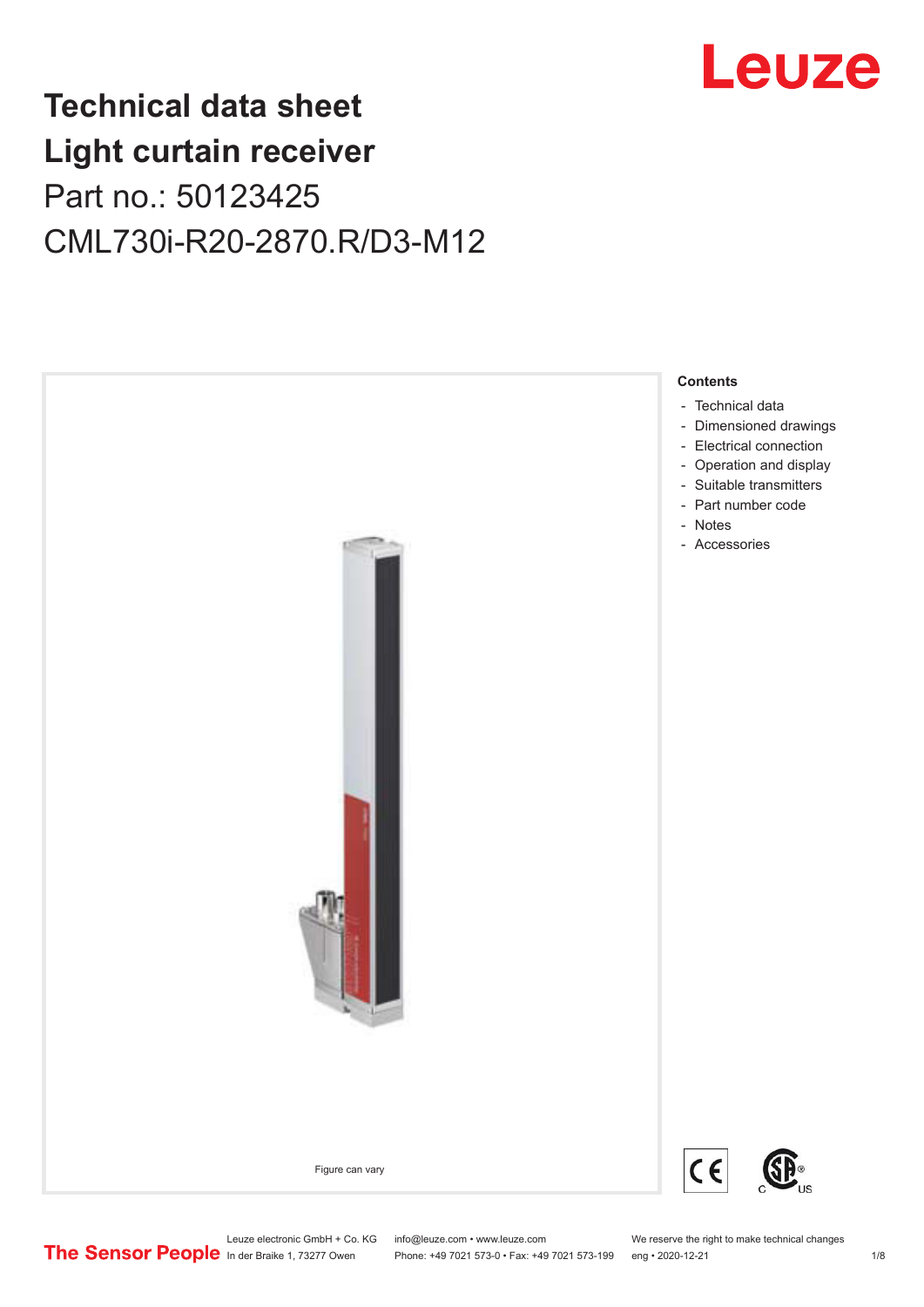### <span id="page-1-0"></span>**Technical data**

# Leuze

#### **Basic data**

| שמש טוכשע                                                                   |                                                                    |
|-----------------------------------------------------------------------------|--------------------------------------------------------------------|
| <b>Series</b>                                                               | 730                                                                |
| <b>Operating principle</b>                                                  | Throughbeam principle                                              |
| Device type                                                                 | Receiver                                                           |
| <b>Contains</b>                                                             | Accessories for the use of the BT-2R1                              |
| <b>Application</b>                                                          | Detection of transparent objects                                   |
|                                                                             | Object measurement                                                 |
| <b>Special version</b>                                                      |                                                                    |
|                                                                             |                                                                    |
| <b>Special version</b>                                                      | Crossed-beam scanning                                              |
|                                                                             | Diagonal-beam scanning                                             |
|                                                                             | Parallel-beam scanning                                             |
| <b>Optical data</b>                                                         |                                                                    |
| <b>Operating range</b>                                                      | Guaranteed operating range                                         |
| <b>Operating range</b>                                                      | 0.39.5m                                                            |
| Operating range, transparent media                                          | 0.33.5m                                                            |
| <b>Operating range limit</b>                                                | Typical operating range                                            |
| <b>Operating range limit</b>                                                | $0.212$ m                                                          |
| <b>Measurement field length</b>                                             | 2,870 mm                                                           |
| <b>Number of beams</b>                                                      | 144 Piece(s)                                                       |
| <b>Beam spacing</b>                                                         | 20 mm                                                              |
| <b>Measurement data</b>                                                     |                                                                    |
| Minimum object diameter                                                     | 30 mm                                                              |
| <b>Electrical data</b>                                                      |                                                                    |
| <b>Protective circuit</b>                                                   | Polarity reversal protection                                       |
|                                                                             | Short circuit protected                                            |
|                                                                             | <b>Transient protection</b>                                        |
|                                                                             |                                                                    |
| Performance data                                                            |                                                                    |
| Supply voltage $U_{\rm B}$                                                  | 18  30 V, DC                                                       |
| <b>Residual ripple</b>                                                      | 0  15 %, From $U_{\rm B}$                                          |
| <b>Open-circuit current</b>                                                 | 0 435 mA, The specified values refer                               |
|                                                                             | to the entire package consisting of trans-<br>mitter and receiver. |
|                                                                             |                                                                    |
| Inputs/outputs selectable<br>Number of inputs/outputs selectable 2 Piece(s) |                                                                    |
| Type                                                                        | Inputs/outputs selectable                                          |
| Voltage type, outputs                                                       | DC                                                                 |
| Switching voltage, outputs                                                  | Typ. $U_B / 0 V$                                                   |
| Switching voltage, inputs                                                   | high: ≥6V                                                          |
|                                                                             | low: < 4V                                                          |
| Input/output 1                                                              |                                                                    |
| <b>Timing</b>                                                               |                                                                    |
|                                                                             |                                                                    |
| <b>Cycle time</b>                                                           | $1.59$ ms                                                          |
| Response time per beam                                                      | $10 \mu s$                                                         |
| <b>Interface</b>                                                            |                                                                    |
| <b>Type</b>                                                                 | RS 485 Modbus                                                      |
| <b>RS 485</b>                                                               |                                                                    |
| <b>Function</b>                                                             | Process                                                            |
|                                                                             |                                                                    |
| <b>Service interface</b>                                                    |                                                                    |
| <b>Type</b>                                                                 | IO-Link                                                            |

| <b>IO-Link</b>                         |                              |
|----------------------------------------|------------------------------|
| <b>Function</b>                        | Configuration via software   |
|                                        | Service                      |
| <b>Connection</b>                      |                              |
|                                        |                              |
| <b>Number of connections</b>           | 2 Piece(s)                   |
| Plug outlet                            | Rear side                    |
| <b>Connection 1</b>                    |                              |
| <b>Function</b>                        | Configuration interface      |
|                                        | Connection to transmitter    |
|                                        | Signal IN                    |
|                                        | Signal OUT                   |
|                                        | Voltage supply               |
| <b>Type of connection</b>              | Connector                    |
| <b>Thread size</b>                     | M12                          |
| Type                                   | Male                         |
| <b>Material</b>                        | Metal                        |
| No. of pins                            | 8-pin                        |
| Encoding                               | A-coded                      |
|                                        |                              |
| <b>Connection 2</b><br><b>Function</b> | <b>BUS IN</b>                |
|                                        | <b>BUS OUT</b>               |
| <b>Type of connection</b>              | Connector                    |
| <b>Thread size</b>                     | M <sub>12</sub>              |
| <b>Type</b>                            | Female                       |
| <b>Material</b>                        | Metal                        |
| No. of pins                            | 5-pin                        |
| Encoding                               | B-coded                      |
|                                        |                              |
|                                        |                              |
| <b>Mechanical data</b>                 |                              |
| Design                                 | Cubic                        |
| Dimension (W x H x L)                  | 29 mm x 35.4 mm x 2,903 mm   |
| <b>Housing material</b>                | Metal                        |
| <b>Metal housing</b>                   | Aluminum                     |
| Lens cover material                    | Plastic                      |
| Net weight                             | $2,950$ g                    |
| <b>Housing color</b>                   | Silver                       |
| Type of fastening                      | Groove mounting              |
|                                        | Via optional mounting device |
| <b>Operation and display</b>           |                              |
| Type of display                        | LED                          |
|                                        | OLED display                 |
| <b>Number of LEDs</b>                  | 2 Piece(s)                   |
| Type of configuration                  | Software                     |
|                                        | Teach-in                     |
| <b>Operational controls</b>            | Membrane keyboard            |
| <b>Environmental data</b>              |                              |
|                                        | $-30$ 60 °C                  |
| Ambient temperature, operation         |                              |
| Ambient temperature, storage           | -40  70 °C                   |
| <b>Certifications</b>                  |                              |
| Degree of protection                   | IP 65                        |
| <b>Protection class</b>                | III                          |
| <b>Certifications</b>                  | c CSA US                     |
| <b>Standards applied</b>               | IEC 60947-5-2                |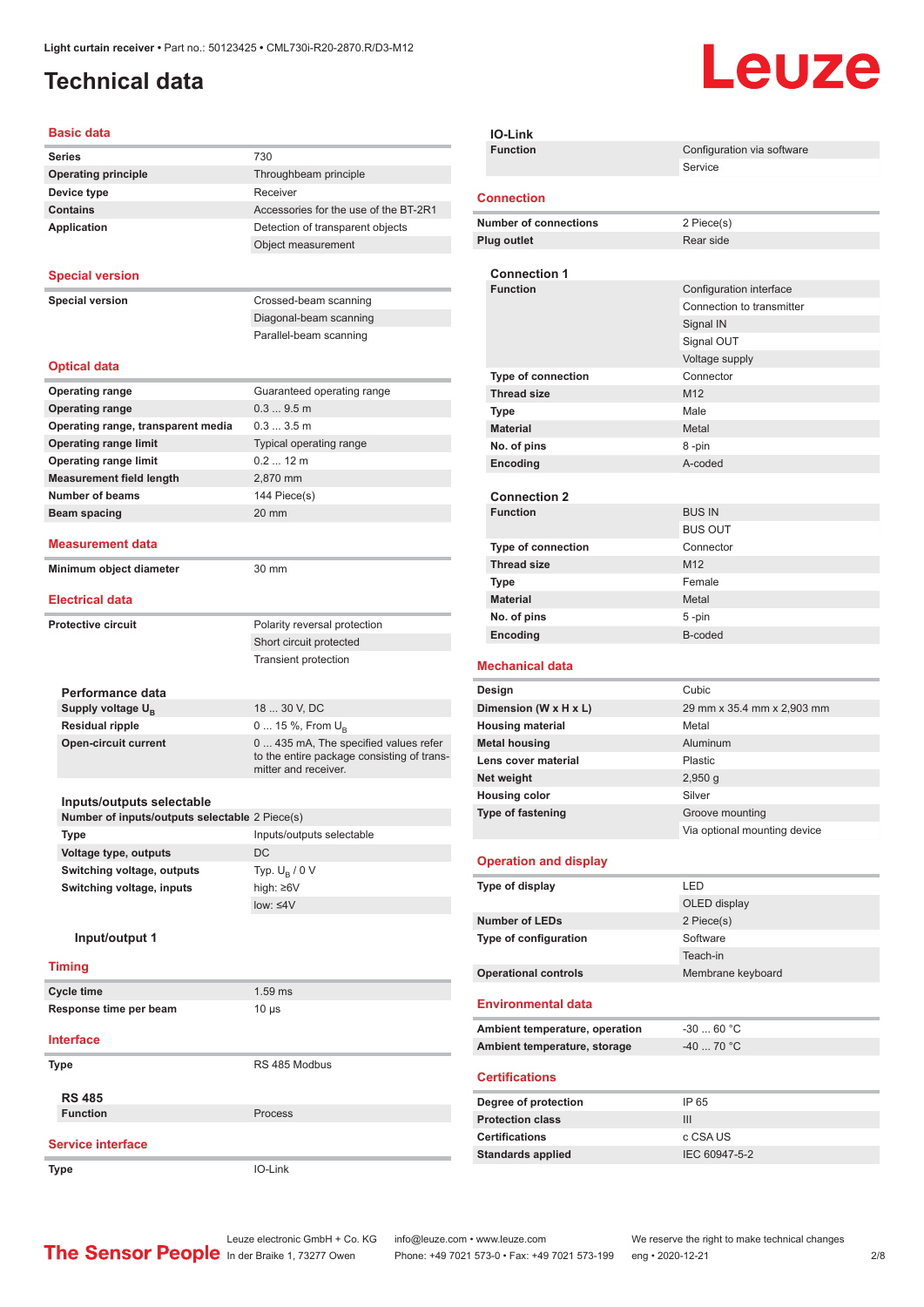### **Technical data**

| <b>Customs tariff number</b> | 90314990 |
|------------------------------|----------|
| eCl@ss 5.1.4                 | 27270910 |
| eCl@ss 8.0                   | 27270910 |
| eCl@ss 9.0                   | 27270910 |
| eCl@ss 10.0                  | 27270910 |
| eCl@ss 11.0                  | 27270910 |
| <b>ETIM 5.0</b>              | EC002549 |
| <b>ETIM 6.0</b>              | EC002549 |
| <b>ETIM 7.0</b>              | EC002549 |

#### Leuze electronic GmbH + Co. KG info@leuze.com • www.leuze.com We reserve the right to make technical changes ln der Braike 1, 73277 Owen Phone: +49 7021 573-0 • Fax: +49 7021 573-199 eng • 2020-12-21 3/8

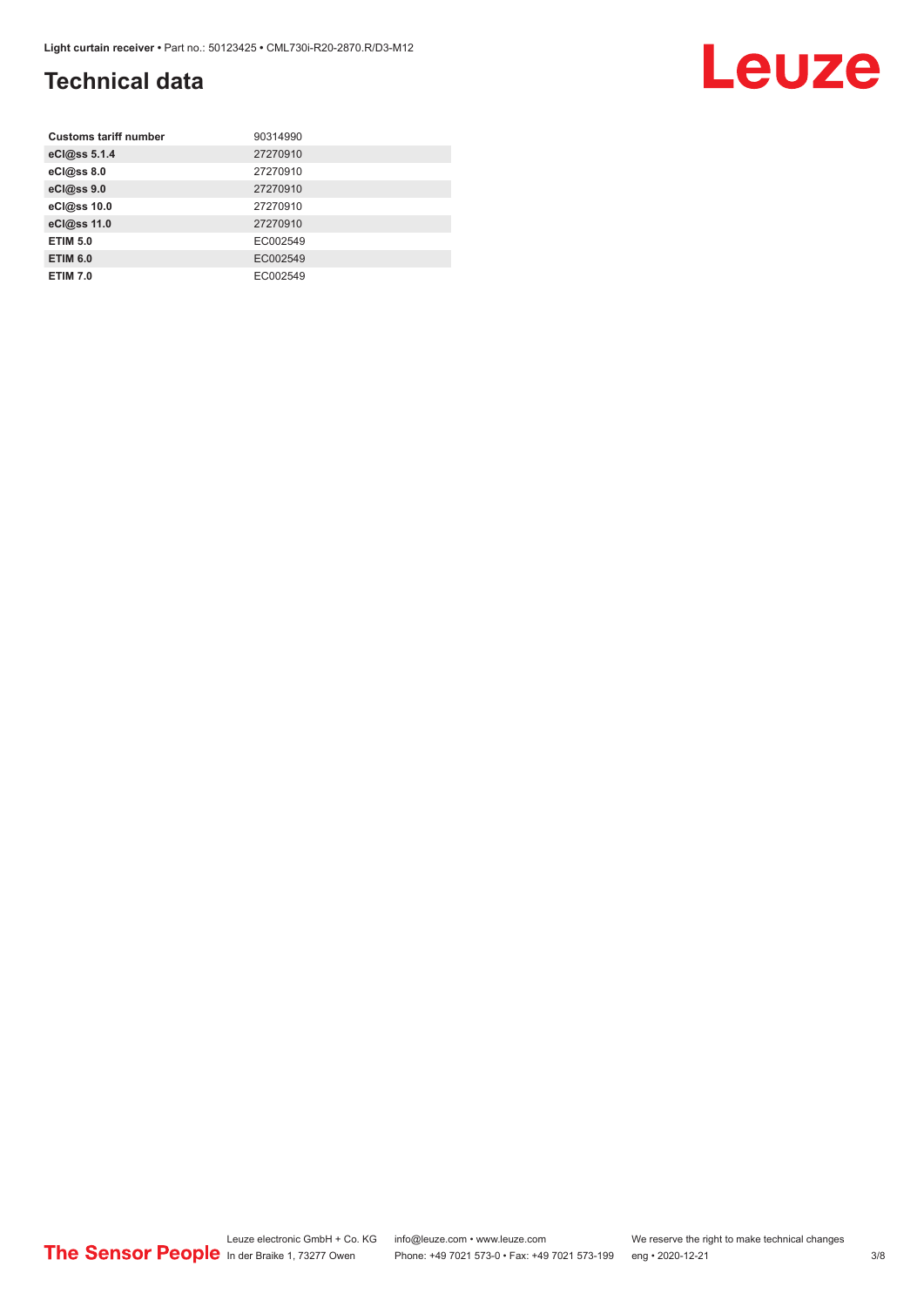#### <span id="page-3-0"></span>**Dimensioned drawings**

All dimensions in millimeters



- 
- B Measurement field length 2870 mm
- F M6 thread

G Fastening groove

- 
- R Receiver
- Y 5 mm

T Transmitter

**Leuze**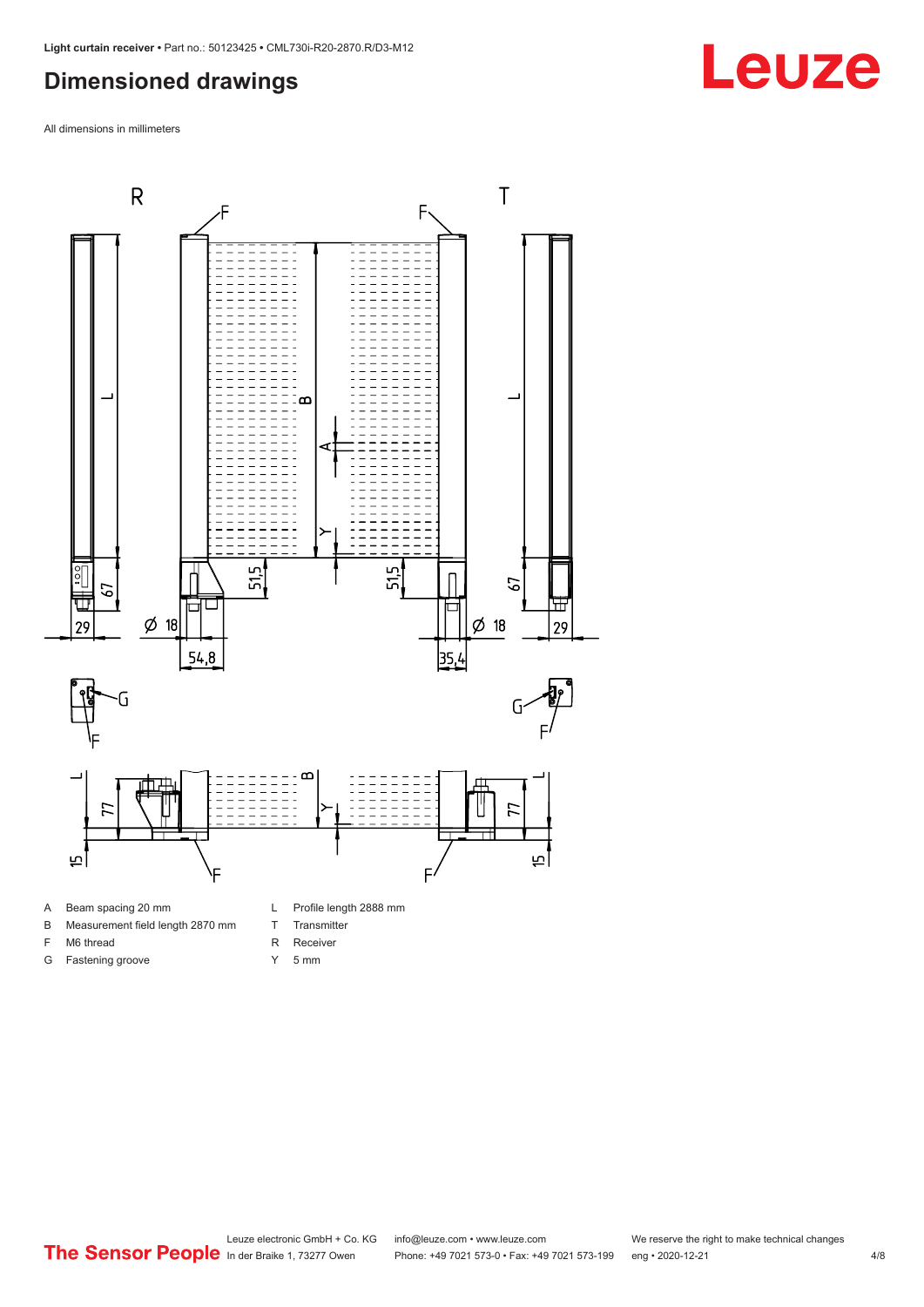#### <span id="page-4-0"></span>**Dimensioned drawings**





A PWR / SW IN / OUT B BUS IN / OUT

### **Electrical connection**

**Connection 1**

| <b>Function</b>    | Configuration interface   |
|--------------------|---------------------------|
|                    | Connection to transmitter |
|                    | Signal IN                 |
|                    | Signal OUT                |
|                    | Voltage supply            |
| Type of connection | Connector                 |
| <b>Thread size</b> | M12                       |
| <b>Type</b>        | Male                      |
| <b>Material</b>    | Metal                     |
| No. of pins        | 8-pin                     |
| Encoding           | A-coded                   |

#### **Pin Pin assignment**

| 1              | $V +$            |  |  |
|----------------|------------------|--|--|
| $\overline{2}$ | I/O <sub>1</sub> |  |  |
| 3              | <b>GND</b>       |  |  |
| $\overline{4}$ | IO-Link          |  |  |
| 5              | I/O <sub>2</sub> |  |  |
| 6              | RS 485 Tx+       |  |  |
| 7              | RS 485 Tx+       |  |  |
| 8              | <b>FE/SHIELD</b> |  |  |
|                |                  |  |  |



#### **Connection 2**

| <b>Function</b>    | <b>BUS IN</b>  |
|--------------------|----------------|
|                    | <b>BUS OUT</b> |
| Type of connection | Connector      |
| <b>Thread size</b> | M12            |
| <b>Type</b>        | Female         |
| <b>Material</b>    | Metal          |
| No. of pins        | $5$ -pin       |
| Encoding           | B-coded        |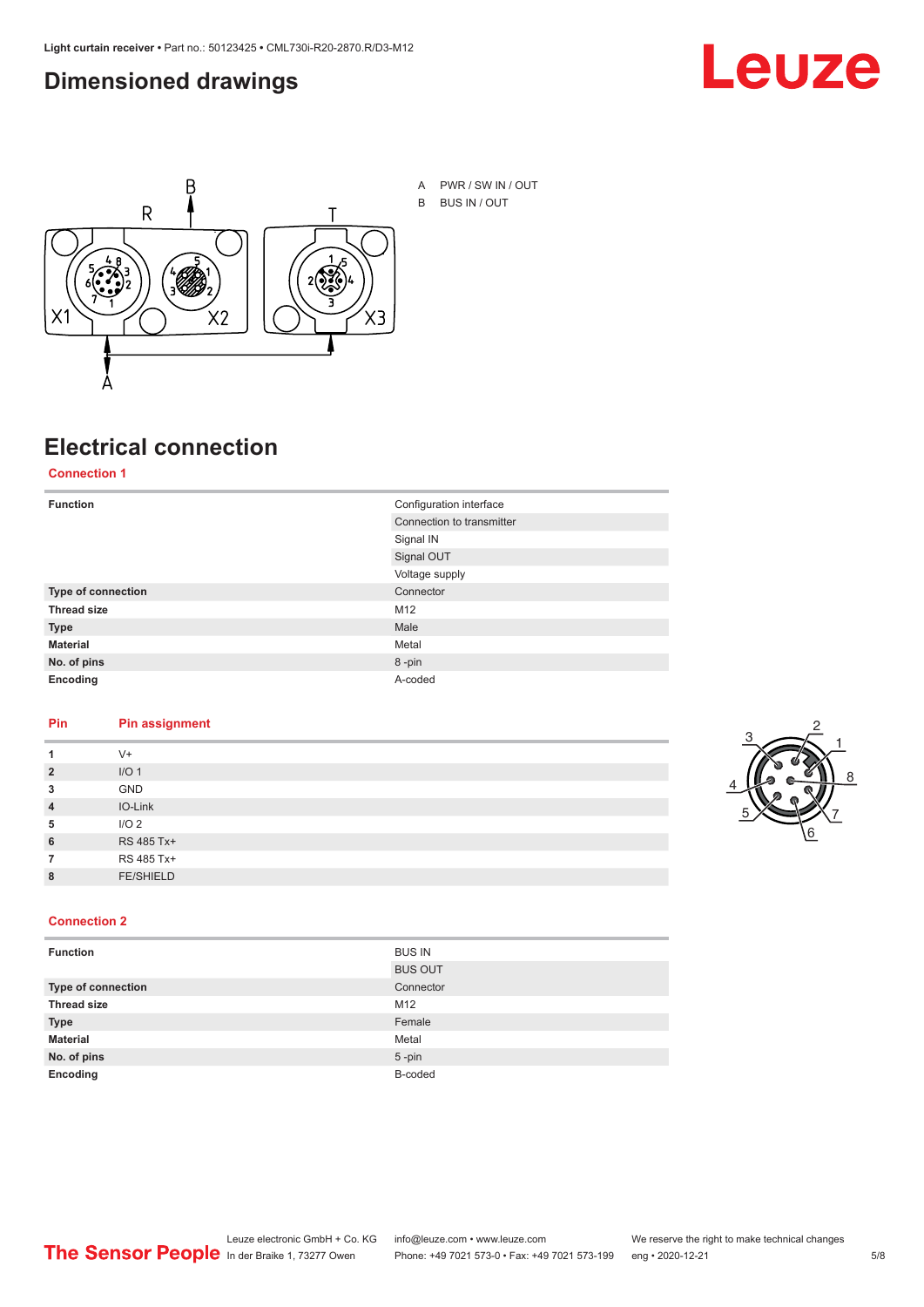### <span id="page-5-0"></span>**Electrical connection**

| Pin | Pin assignment   |  |
|-----|------------------|--|
|     | V+               |  |
| ∍   | Tx-              |  |
| 3   | PB GND           |  |
|     | Tx+              |  |
| 5   | <b>FE/SHIELD</b> |  |

### **Operation and display**

| <b>LED</b>     | <b>Display</b>           | <b>Meaning</b>                         |
|----------------|--------------------------|----------------------------------------|
|                | Green, continuous light  | Operational readiness                  |
|                | Green, flashing          | Teach / error                          |
| $\overline{2}$ | Yellow, continuous light | Light path free, with function reserve |
|                | Yellow, flashing         | No function reserve                    |
|                | Off                      | Object detected                        |

#### **Suitable transmitters**

| Part no. | <b>Designation</b>         | <b>Article</b>               | <b>Description</b>                                                          |
|----------|----------------------------|------------------------------|-----------------------------------------------------------------------------|
| 50118983 | CML730i-T20-<br>2870.R-M12 | Light curtain<br>transmitter | Operating range: 0.3  9.5 m<br>Connection: Connector, M12, Rear side, 5-pin |

#### **Part number code**

Part designation: **CML7XXi-YZZ-AAAA.BCCCDDD-EEEFFF**

| <b>CML</b>  | <b>Operating principle</b><br>Measuring light curtain                                                                                     |
|-------------|-------------------------------------------------------------------------------------------------------------------------------------------|
| 7XXi        | <b>Series</b><br>720i: 720i series<br>730i: 730i series                                                                                   |
| Y           | Device type<br>T: transmitter<br>R: receiver                                                                                              |
| <b>ZZ</b>   | <b>Beam spacing</b><br>$05:5$ mm<br>10:10 mm<br>20:20 mm<br>40:40 mm                                                                      |
| <b>AAAA</b> | Measurement field length [mm], dependent on beam spacing                                                                                  |
| B           | Equipment<br>A: connector outlet, axial<br>R: rear connector outlet                                                                       |
| CCC         | Interface<br>L: IO-Link<br>/CN: CANopen<br>/PB: PROFIBUS<br>/PN: PROFINET<br>/CV: Analog current and voltage output<br>/D3: RS 485 Modbus |

**Leuze**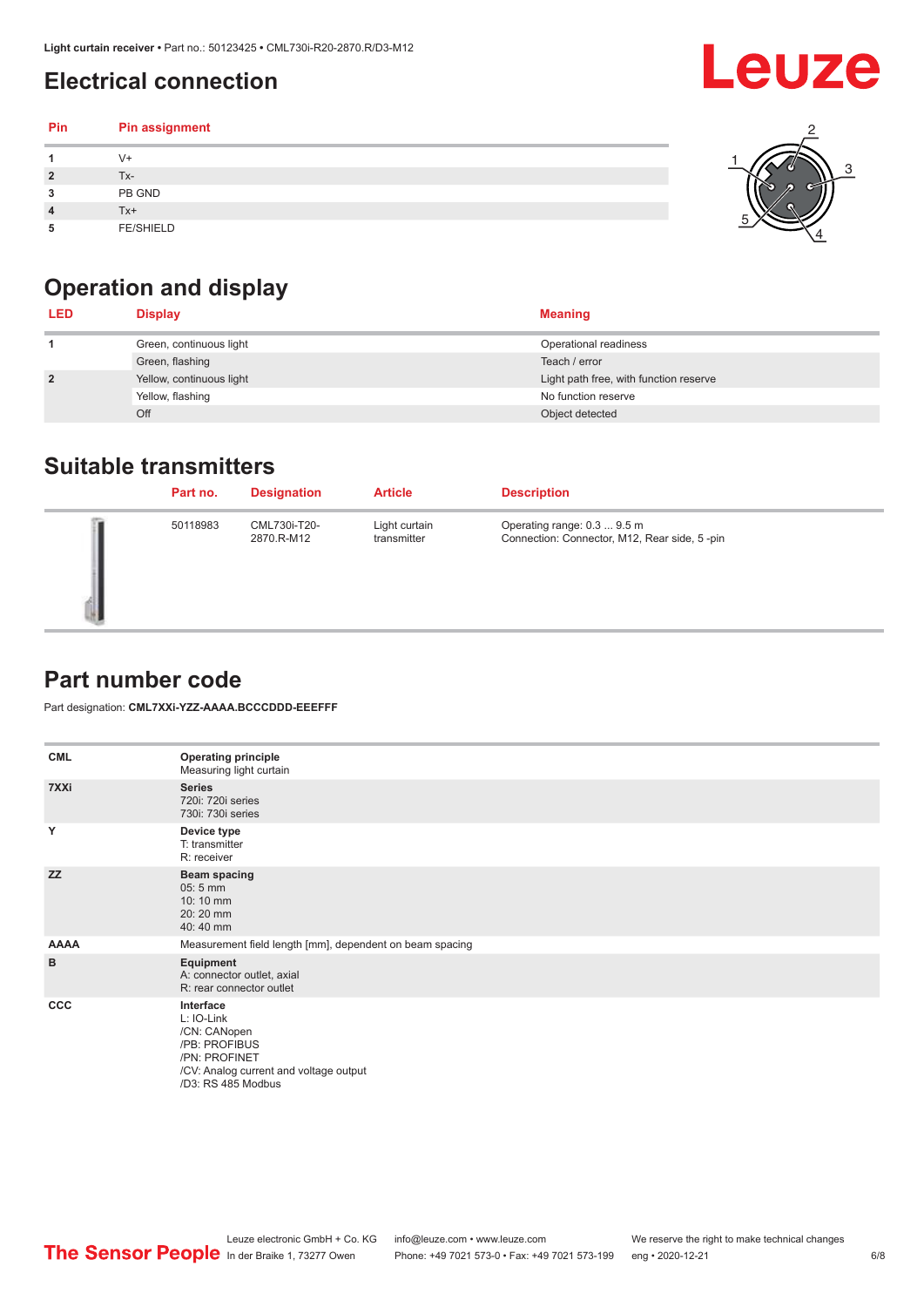#### <span id="page-6-0"></span>**Part number code**



| <b>DDD</b> | <b>Special equipment</b><br>-PS: Power Setting                                                    |
|------------|---------------------------------------------------------------------------------------------------|
| <b>EEE</b> | <b>Electrical connection</b><br>M12: M12 connector                                                |
| <b>FFF</b> | -EX: Explosion protection                                                                         |
|            | <b>Note</b>                                                                                       |
| $\bullet$  | Vector A list with all available device types can be found on the Leuze website at www.leuze.com. |

#### **Notes**

| <b>Observe intended use!</b>                                                                                                                                                                                                  |
|-------------------------------------------------------------------------------------------------------------------------------------------------------------------------------------------------------------------------------|
| $\%$ This product is not a safety sensor and is not intended as personnel protection.<br>$\%$ The product may only be put into operation by competent persons.<br>♦ Only use the product in accordance with its intended use. |



#### **For UL applications:**

ª For UL applications, use is only permitted in Class 2 circuits in accordance with the NEC (National Electric Code). ª These proximity switches shall be used with UL Listed Cable assemblies rated 30V, 0.5A min, in the field installation, or equivalent (categories: CYJV/ CYJV7 or PVVA/PVVA7)

#### **Accessories**

### Connection technology - Connection cables

|        | Part no. | <b>Designation</b>     | <b>Article</b>   | <b>Description</b>                                                                                                                                         |
|--------|----------|------------------------|------------------|------------------------------------------------------------------------------------------------------------------------------------------------------------|
| 2<br>W | 50132079 | KD U-M12-5A-V1-<br>050 | Connection cable | Connection 1: Connector, M12, Axial, Female, A-coded, 5-pin<br>Connection 2: Open end<br>Shielded: No<br>Cable length: 5,000 mm<br>Sheathing material: PVC |

#### Connection technology - Y distribution cables

|   |   | Part no. | <b>Designation</b>          | <b>Article</b>        | <b>Description</b>                                                                                                                                                                                                                                                                                  |
|---|---|----------|-----------------------------|-----------------------|-----------------------------------------------------------------------------------------------------------------------------------------------------------------------------------------------------------------------------------------------------------------------------------------------------|
| Ø | ø | 50118183 | K-Y1 M12A-5m-<br>M12A-S-PUR | Interconnection cable | Connection 1: Connector, M12, Axial, Female, A-coded, 5-pin<br>Connection 2: Connector, M12, Axial, Male, A-coded, 5-pin<br>Connection 3: Connector, M12, Axial, Female, A-coded, 8-pin<br>Shielded: Yes<br>Cable length fork 1: 5,000 mm<br>Cable length fork 2: 150 mm<br>Sheathing material: PUR |